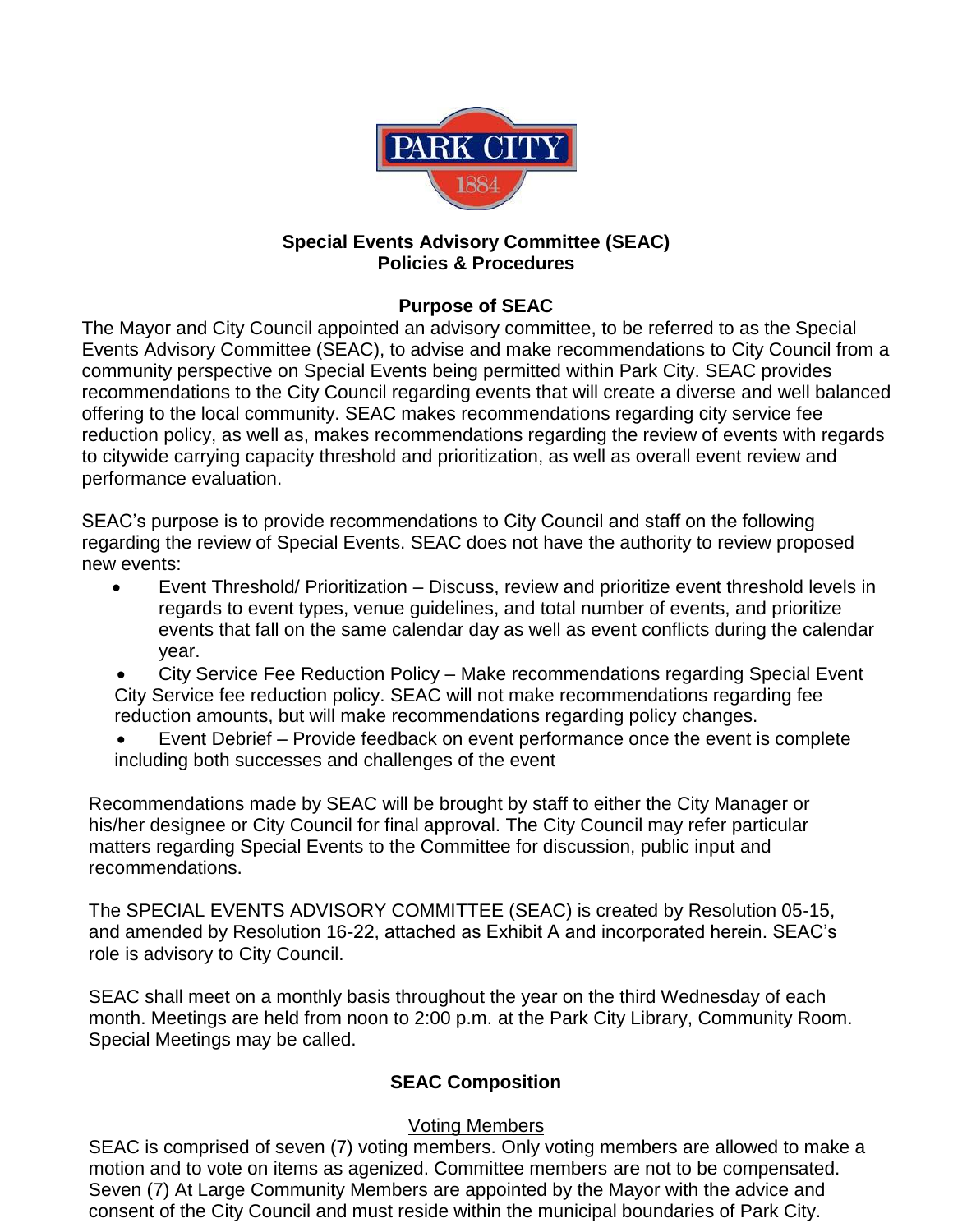## **At-Large Community Members**

The seven (7) at-Community Members should represent a cross section of various neighborhood areas throughout Park City. Each Community Member shall be appointed to a three-year term, although for the initial term two (2) members will be appointed for two (2) years and two (2) members will be appointed for three (3) years in order to stagger the appointments. Members shall serve no more than two (2) consecutive terms. Terms begin on July 1 and end on June 30. Community Members shall continue to serve until their successors are appointed.

### Staff & Council Members (Non-Voting)

# **Park City Council Liaison**

- Communicate to the Committee regarding event issues brought to Council's attention, or acted on by Council.
- Notify Council of event issues brought to the Committee by citizens.
- Align Committee priorities with Council goals.

# **Park City Municipal Staff Member(s)**

- Manage administrative needs of the Committee including, drafting, posting and distributing agendas for each meeting and bring agenda and minutes to be approved to meetings with necessary attachments or supporting documents.
- Communicate with Committee Members regarding Committee Business, including policies, research, outreach and event information.
- Provide input and serve as a resource for the Committee and provide input to the City related to, or at the request of the Committee.
- Prepare and present Staff Reports on recommendations to the City Manager or City Council.
- Coordinate Public Relations and Media or Communications Plans on behalf of the City and Special Events Advisory Committee.
- Coordinate communication with other City Departments on projects and assist in obtaining department approvals with regards to Events related activities.
- Provide feedback to the City Council on the work of the Committee.

### **Community Involvement**

Meetings are open to the public subject to the State Open Public Meetings Act. Each monthly meeting shall provide time within the agenda for public input. The Special Events Advisory Committee (SEAC) supports holding public informational meetings to assess the community's vision for and periodic review of Special Events.

### **Expectations of SEAC**

Meetings typically last two (2) hours. Members are expected to be timely. Agendas and any necessary meeting materials or packets are distributed several days in advance and members are expected to read the information prior to the meeting in order to facilitate a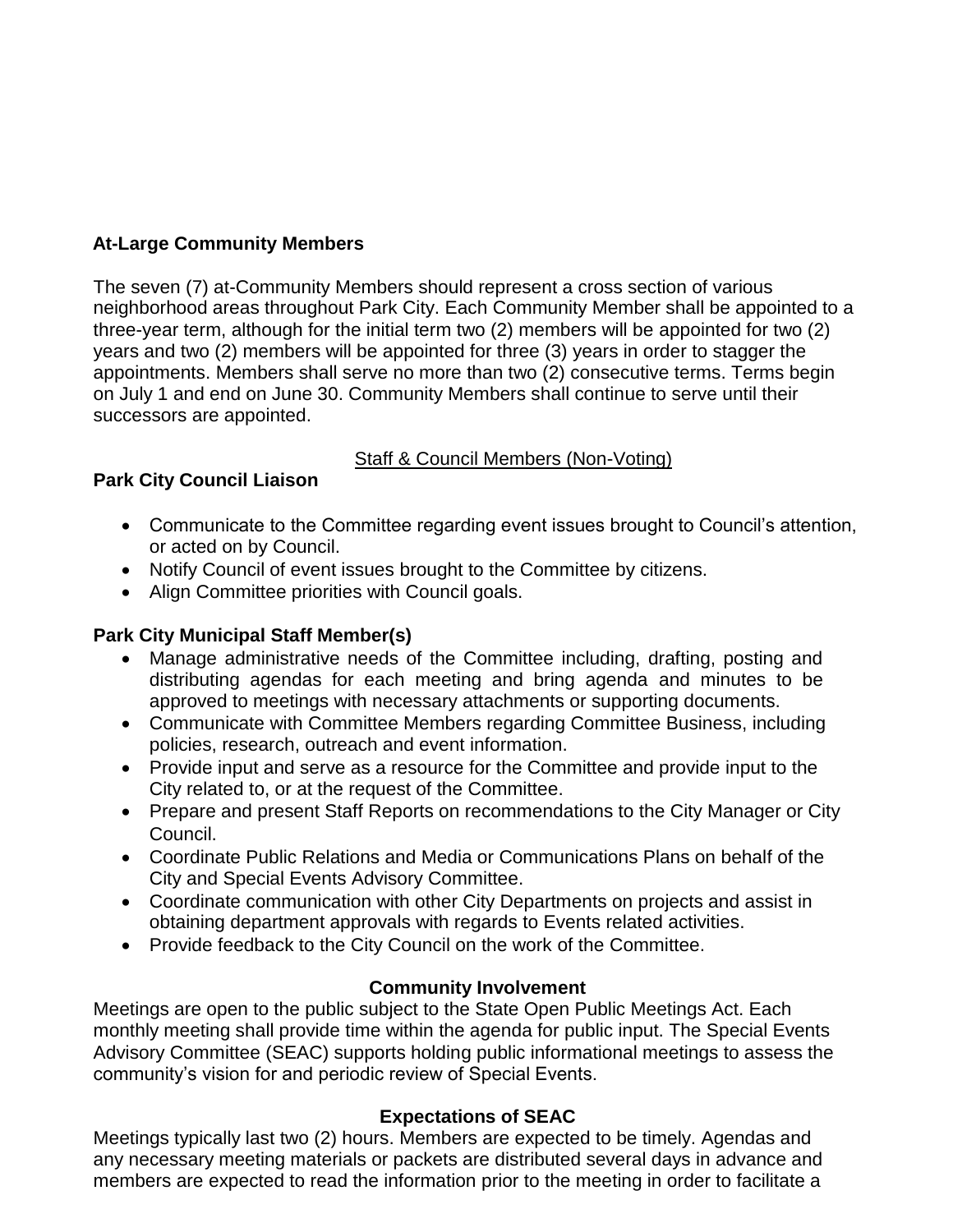shorter meeting. SEAC members should expect to participate in 5 to 10 hours of work each month outside of meetings.

SEAC members shall:

- Participate in and adhere to the annual Open Meetings Training provided by the Legal Department, review the Park City Officials Handbook, sign oath of office and disclosure statement.
- Attend City Council meetings or community functions as appropriate discussions or occasions arise.
- Annually appoint a Chair and Vice Chair. The Chair is responsible for running meetings, including keeping the board focused on agenda items, and summarizing motions or consensus that the committee makes for minutes. Additionally the Chairs may assist the staff liaison in setting meeting agendas and presenting at City Council or community events. At times when the Chair cannot perform these duties, the Vice Chair will be asked to fill in.
- All voting members shall make efforts to adhere to the attendance policy. Two (2) absences in a total year are allowed. The members who are absent more than the allowed limit may be reviewed by the Special Events Advisory Committee. Should the Special Events Advisory Committee find reason to recommend removal of the member that does not uphold the attendance policy, City Council shall review the matter and confirm or deny the recommendation.

The committee shall not soley represent their own individual viewpoints. In order to best represent the community, SEAC must endeavor to communicate with – and seek input from – the community. SEAC seeks input from the community including residents and locals and should make effort to receive input from various perspectives and inclusive perspectives. Once a recommendation or consensus has been made by the committee, the committee speaks with one voice when representing the opinion of the Committee.

 Once a committee decision has been made (rather by vote or consensus), regardless of their personal viewpoint, committee members shall not speak against, or in any way undermine the committee solidarity.

 Committee members' contributions to discussions and decision-making shall be constructive. Interactions in meetings shall be courteous and respectful.

All voting members are expected to be in attendance of meetings, as meeting dates and times are published a year in advance. If members cannot attend, they should contact the City Staff Liaison no later than three days in advance, or as soon as they are aware they cannot attend the meeting.

Prior to initiating staff time or resources on a new program or policy, the Committee shall vote on a recommendation to proceed. Special Task Forces for the study of particular issues with regards to Special Events may be created by staff. The City Manager or the City Council shall provide final decision on whether to proceed or not. Task Force members may include members of the Special Events Advisory Committee, but a quorum of the Special Events Advisory